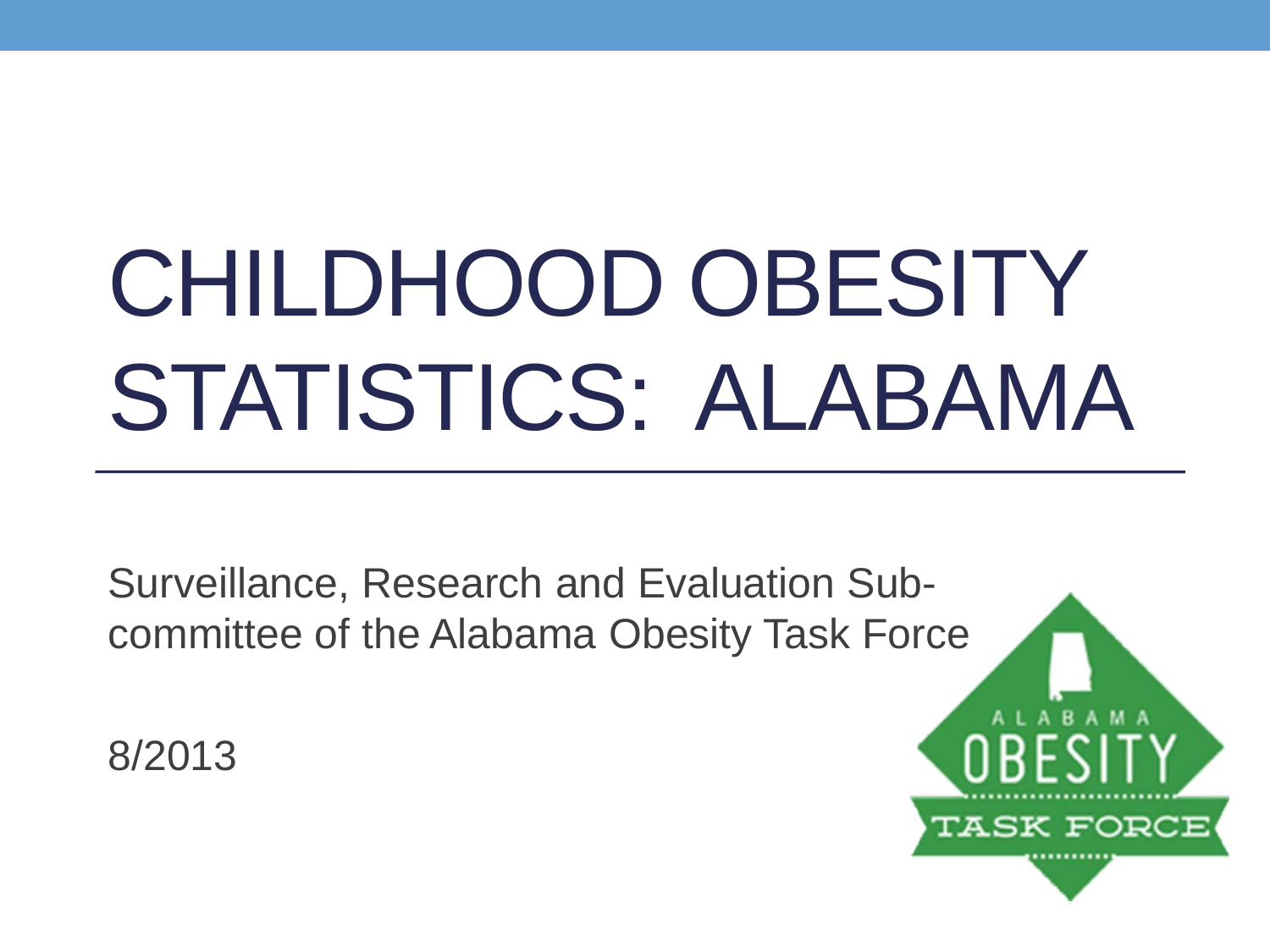# **Background**

- The Surveillance, Research and Evaluation Sub-committee originally was charged with:
	- Identification of sources of obesity data for Alabama that are representative of the state, public health districts, and counties;
	- assessment of gaps in the overall state obesity surveillance system; and
	- development and implementation of a plan to address the gaps in the current system.



**Strategic Plan for the Prevention and Control** of Overweight and **Obesity in Alabama** 

**Alabama Department of Public Health**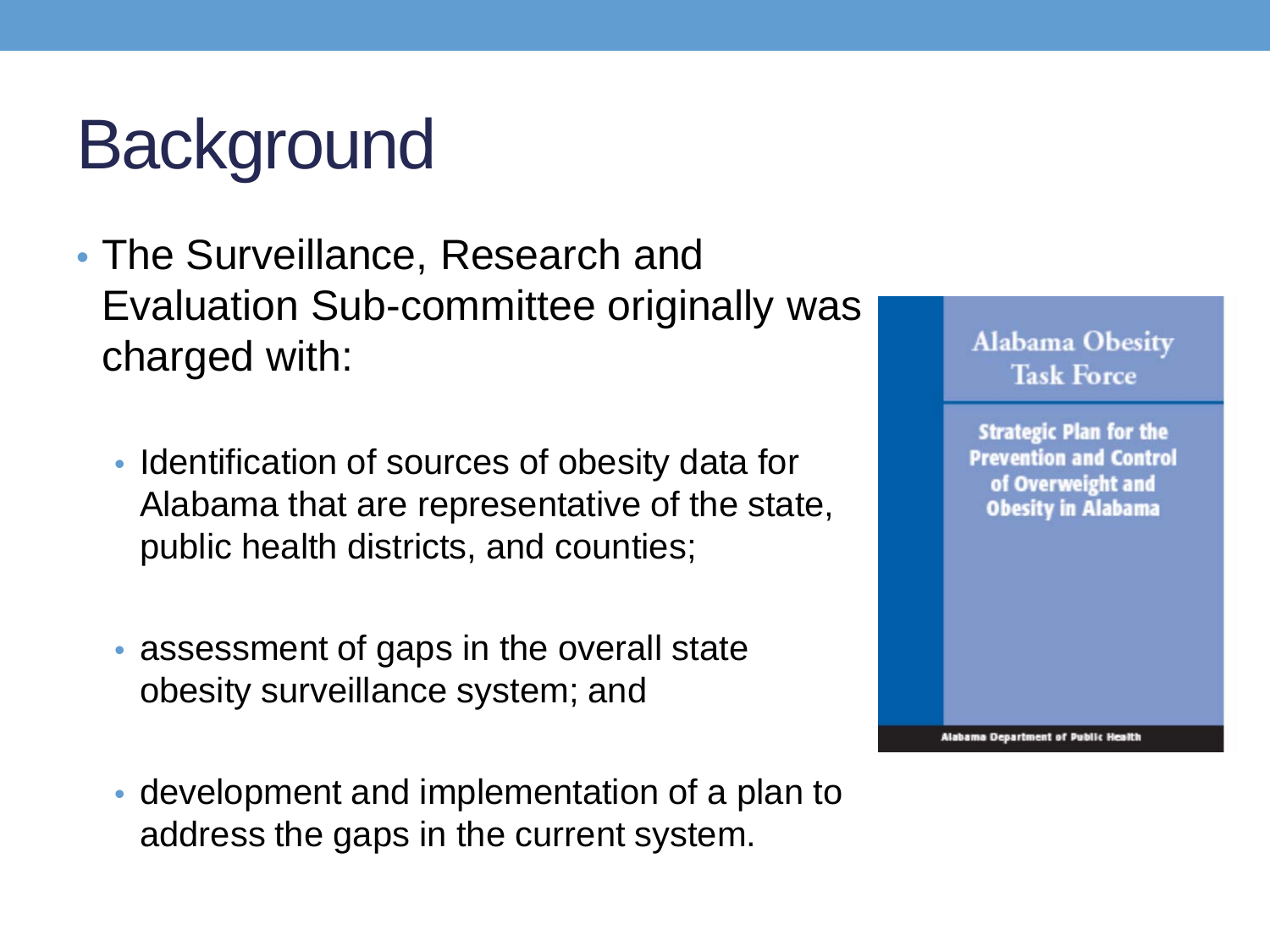

- Sources of representative data were found for all life stages except:
	- Preschool data

- School-aged children
	- Self-report of high school students only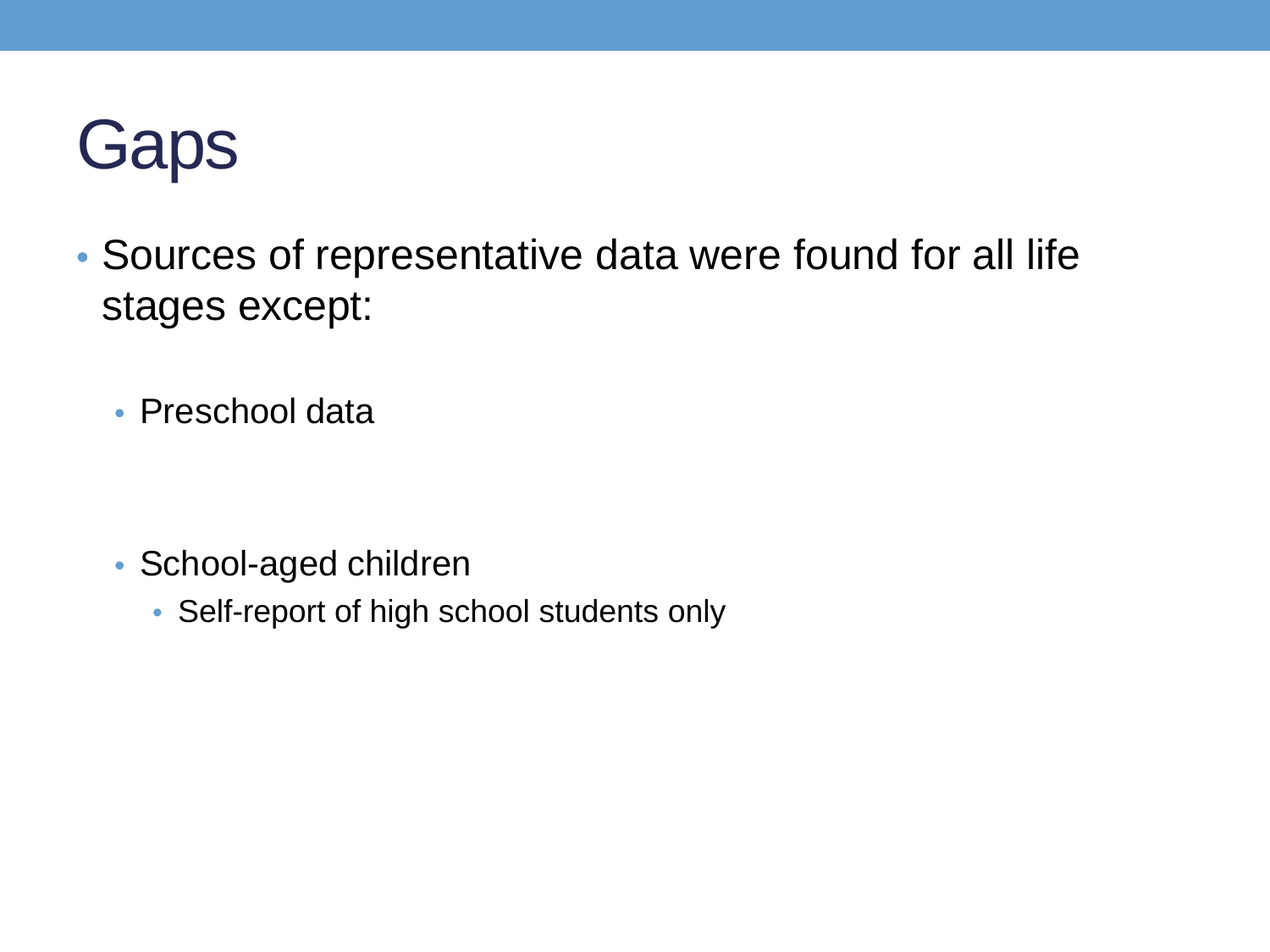### Toddlers and Preschoolers

- Best Data Source: PEDNSS Data
- Collected=Public Health Department Offices (Ongoing)
- Population= 2-4 year old children participating in the Alabama WIC program
- Strengths=actual height, weight and age taken with standardized protocol
- Limitation=population limited to income eligible WIC participants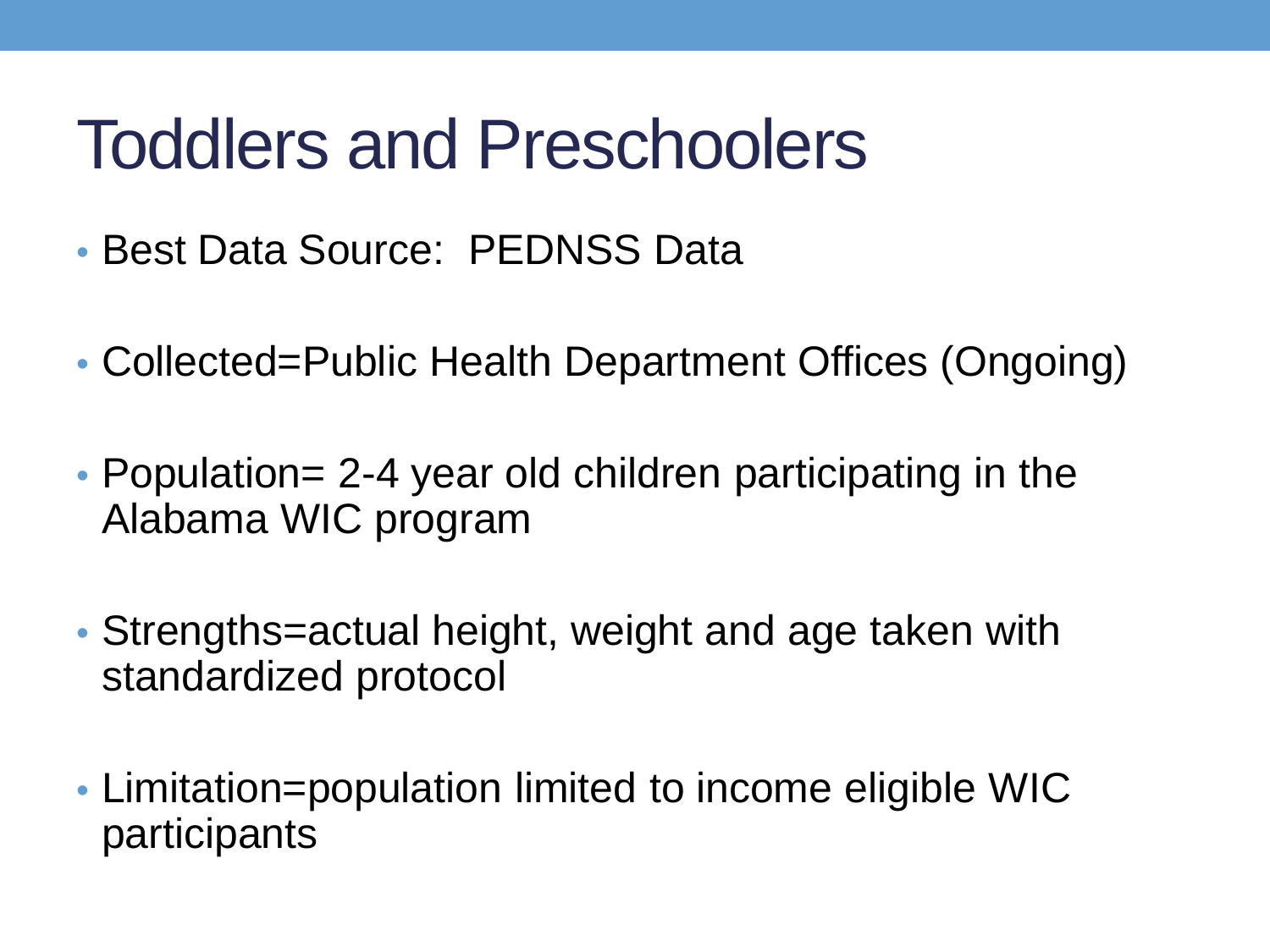# National Data

- NHANES 2009-2010
	- Prevalence of obesity among 2-5 year olds (all incomes)
		- 12.1%
	- Highest rates among minority groups
		- Non-Hispanic Blacks---18.9%
		- Hispanics----16.2%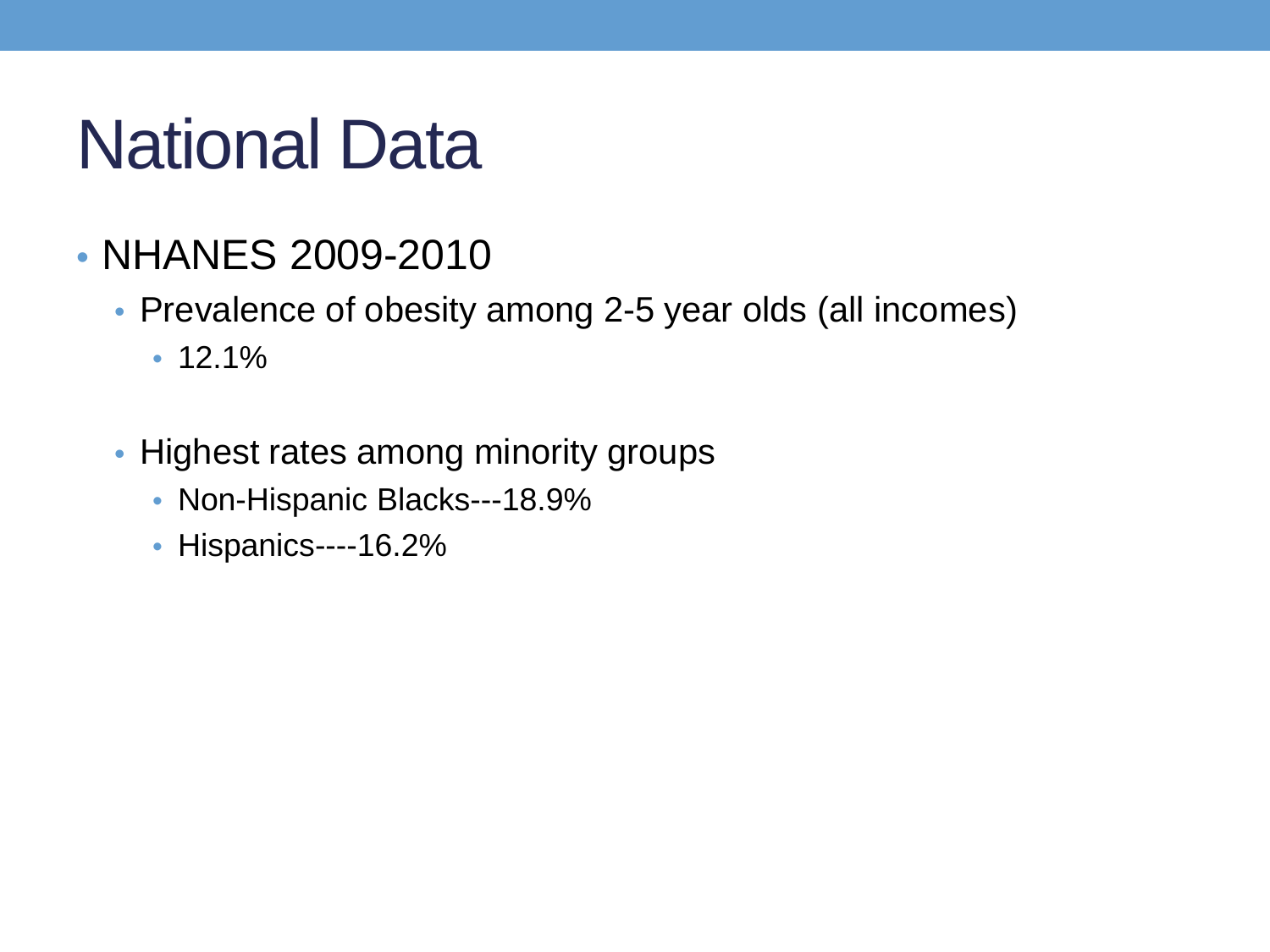#### Obesity Rates: Low Income Children 2-4 Years Old; 2008-2011



CDC. Vital Signs: Obesity Among Low-Income, Preschool-Aged Children — United States, 2008–2011. MMWR 2013; 62(31);629-634.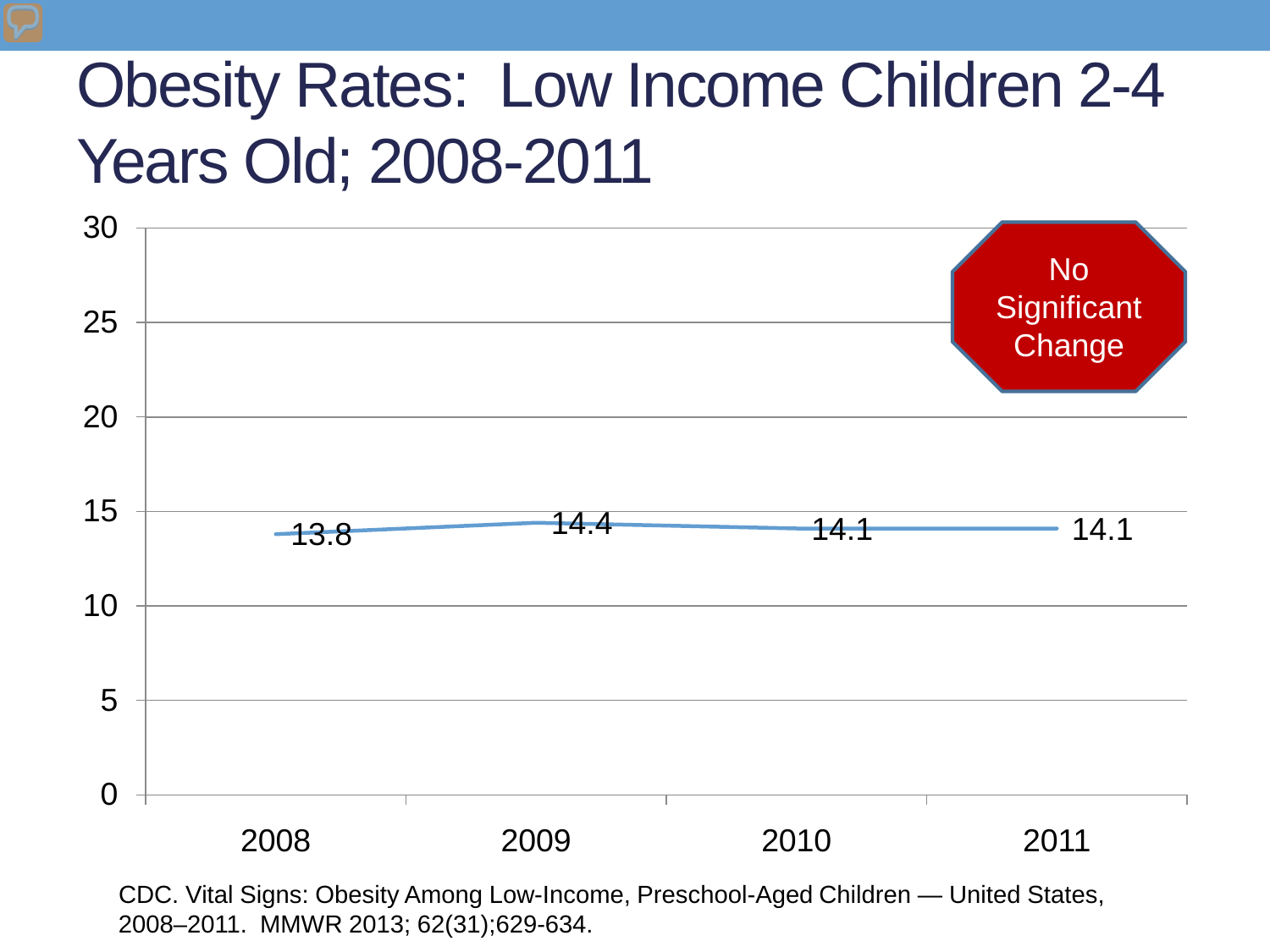#### Prevalence of Obesity, Low Income Children, 2-4 years old; 2011



CDC. Vital Signs: Obesity Among Low-Income, Preschool-Aged Children — United States, 2008–2011. MMWR 2013; 62(31);629-634.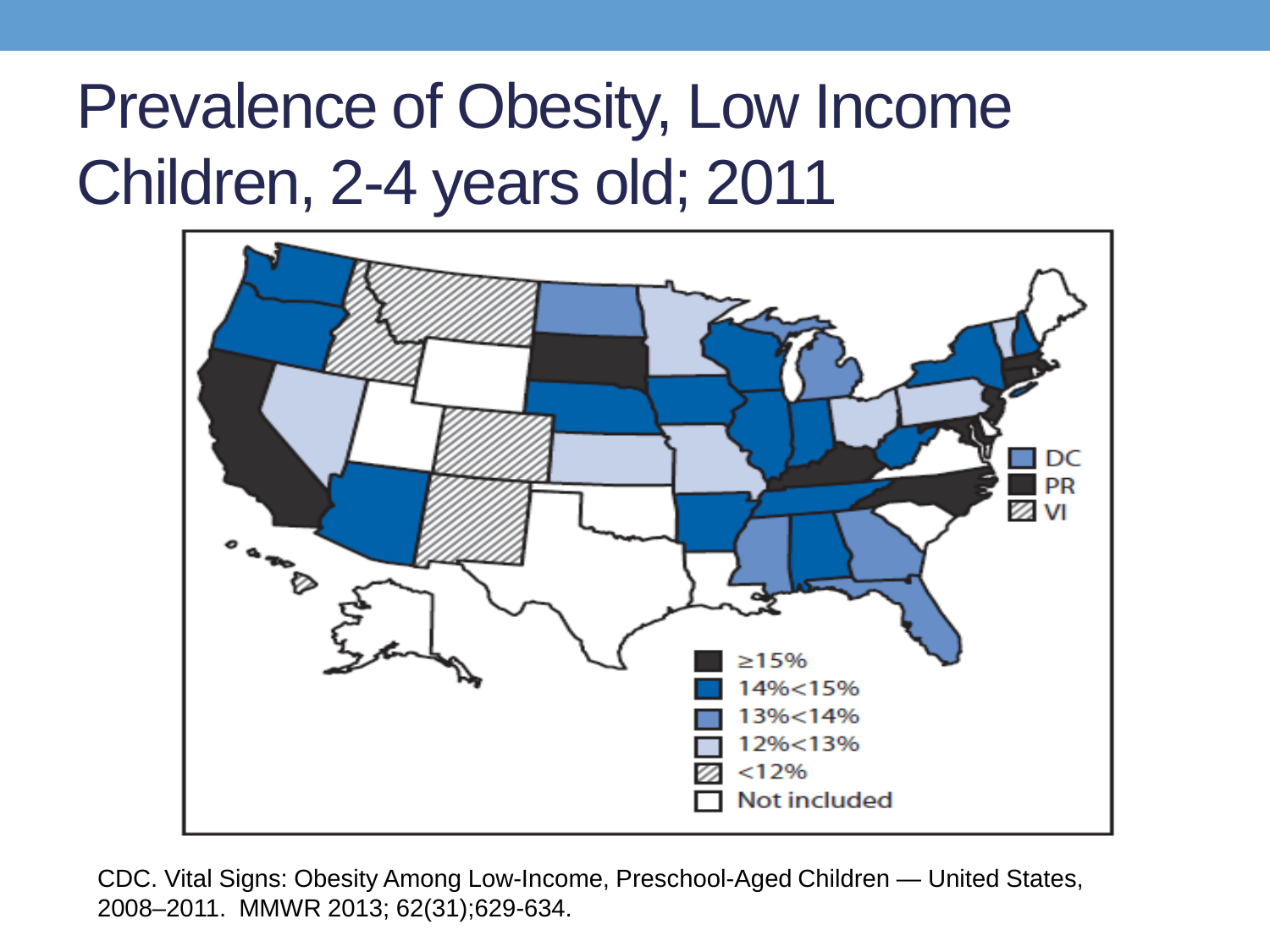#### Changes in Obesity Rates of 2-4 Year Old Low Income Children by State; 2008-2011



CDC. Vital Signs: Obesity Among Low-Income, Preschool-Aged Children — United States, 2008–2011. MMWR 2013; 62(31);629-634.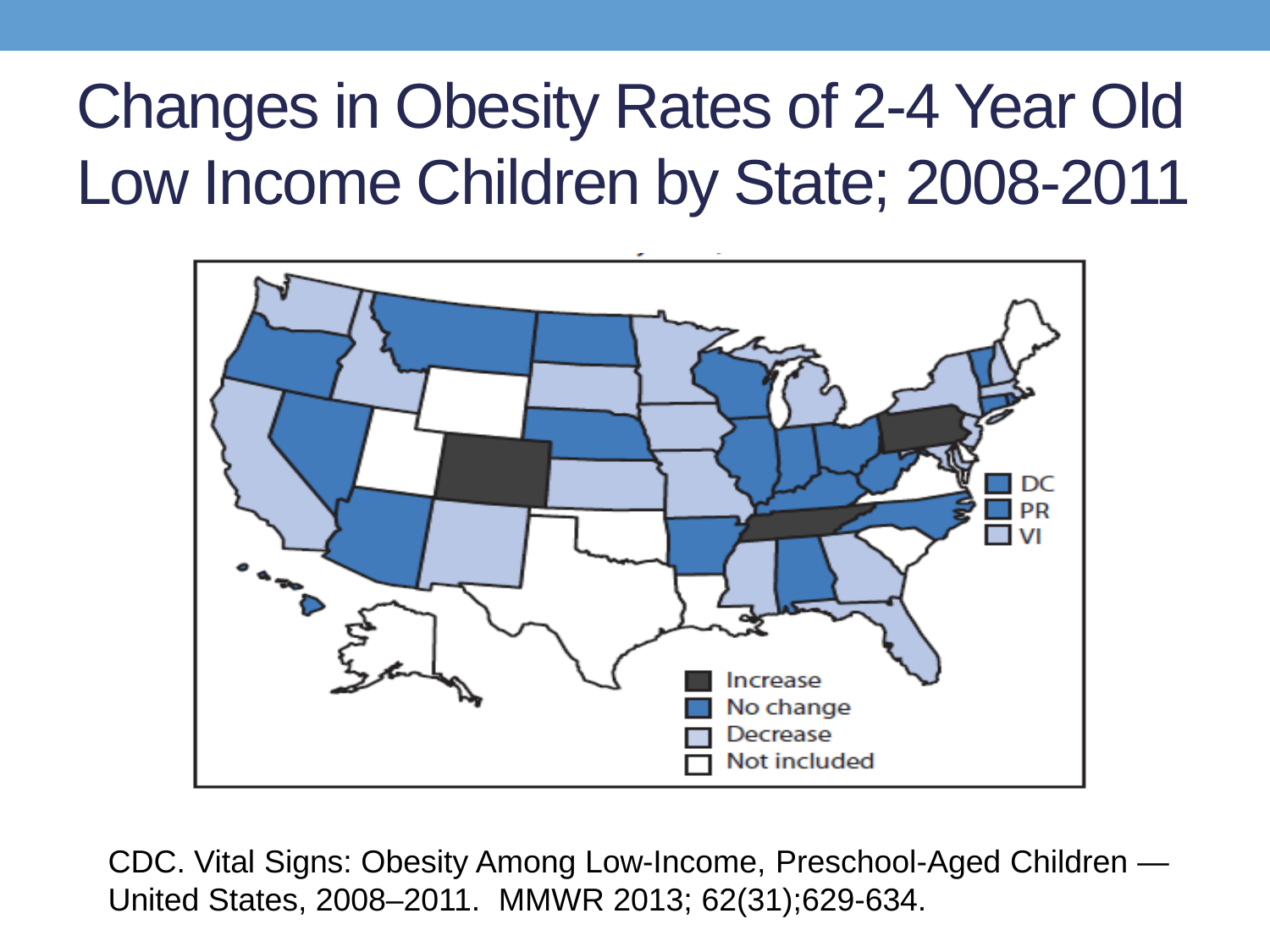# School-age Children

- Best Data Source: Oral Health Screening Data
- Collected=ADPH Oral Health Screening Program (every 5 years)
- Population= Kindergarten and 3<sup>rd</sup> grade students
- Strengths=actual height and weight taken with standardized protocol; age estimated
- Limitation=
	- 2006-7: Convenience sample
	- 2011-12: Random Sample of Schools by Dental District and Stratified by income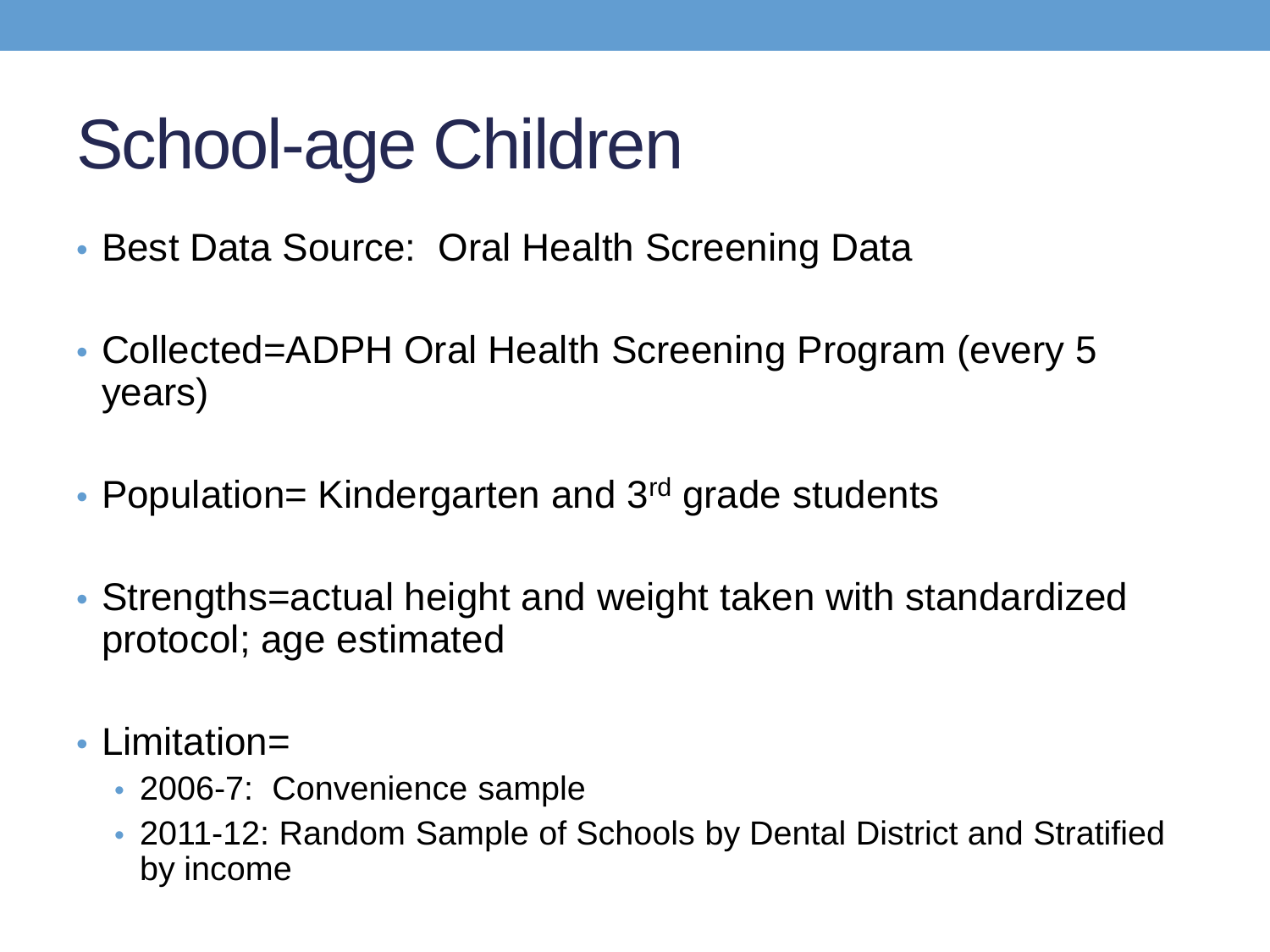# School-age Children

- 2011-2012 data
	- Sample includes:
		- 4362 kindergarteners
		- 3952 third graders
	- Random sample of schools within each dental district was selected
		- Sample stratified by income
	- All kindergarteners and third graders present on the date measures were taken were included in the initial sample
	- Sample sizes within districts range from 380 to 789
		- Exceptions:
			- Dental District 4 (South East corner of the state—high poverty counties) (38 K, and 46 3rd graders) and
			- Dental District 9 (Mid-state and West of Montgomery) (172 K, 261 3<sup>rd</sup> graders)
	- Exclusions:
		- Height or weight was entered in error (biologically impossible)
		- Height, weight or birthday was not taken
		- Not appropriate age for school year

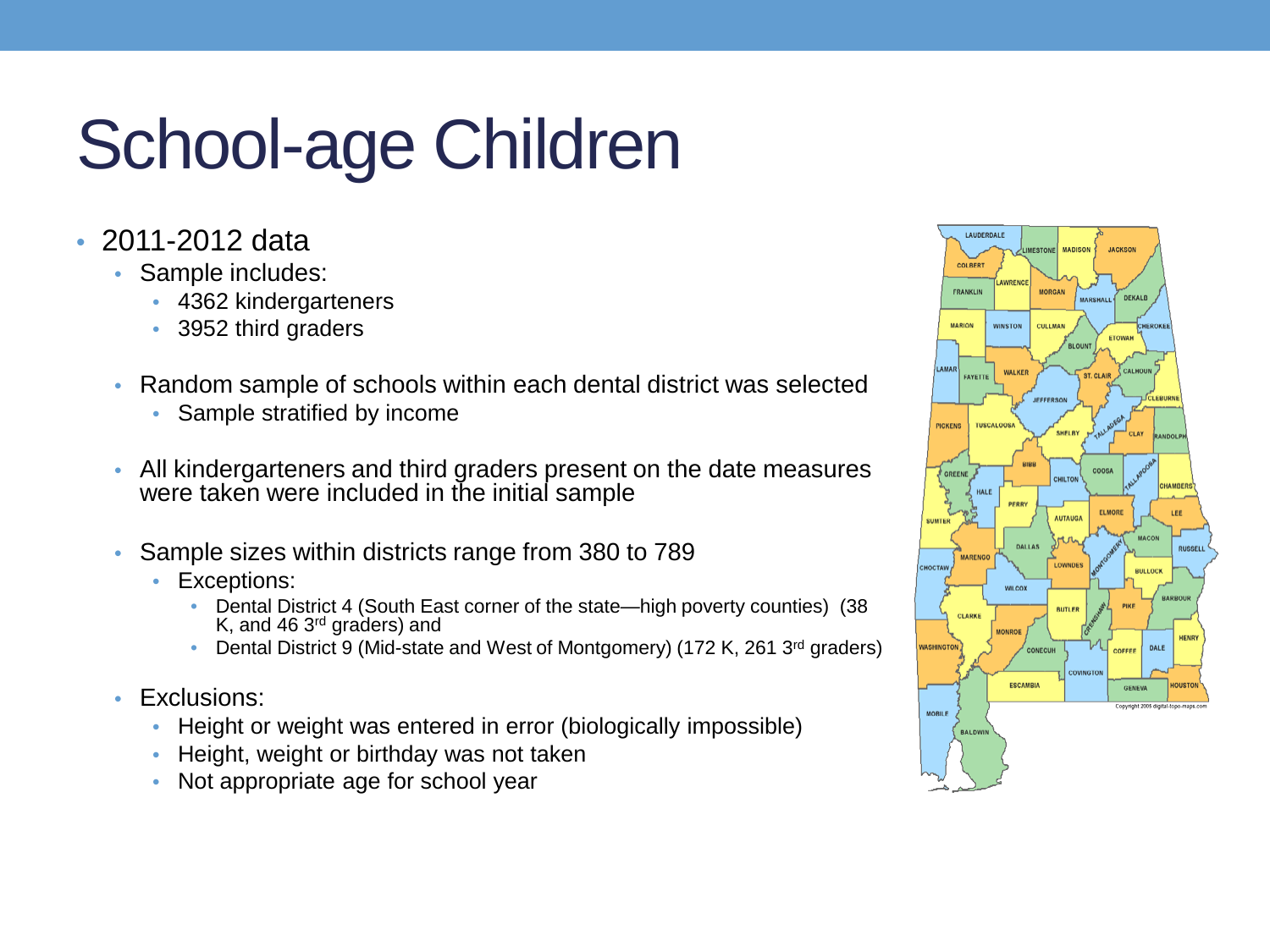### Sample Characteristics; 2012-13 Oral Health Screening

|                                                                            | Kindergarten<br>Number (%)                               | 3rd grade<br>Number (%)                                  |
|----------------------------------------------------------------------------|----------------------------------------------------------|----------------------------------------------------------|
| <b>Sex</b><br><b>Male</b><br>Female                                        | 2471 (51.4%)<br>2334 (48.6%)                             | 2010 (50.5%)<br>1969 (49.5%)                             |
| <b>Race/Ethnicity</b><br>White<br><b>Black</b><br><b>Hispanic</b><br>Other | 2752 (57.9%)<br>1523 (32.1%)<br>294 (6.2%)<br>180 (3.8%) | 2212 (56.5%)<br>1392 (35.6%)<br>306 (5.2%)<br>107 (2.7%) |
| Sample with Valid<br><b>Heights and Weights</b>                            | 4362                                                     | 3952                                                     |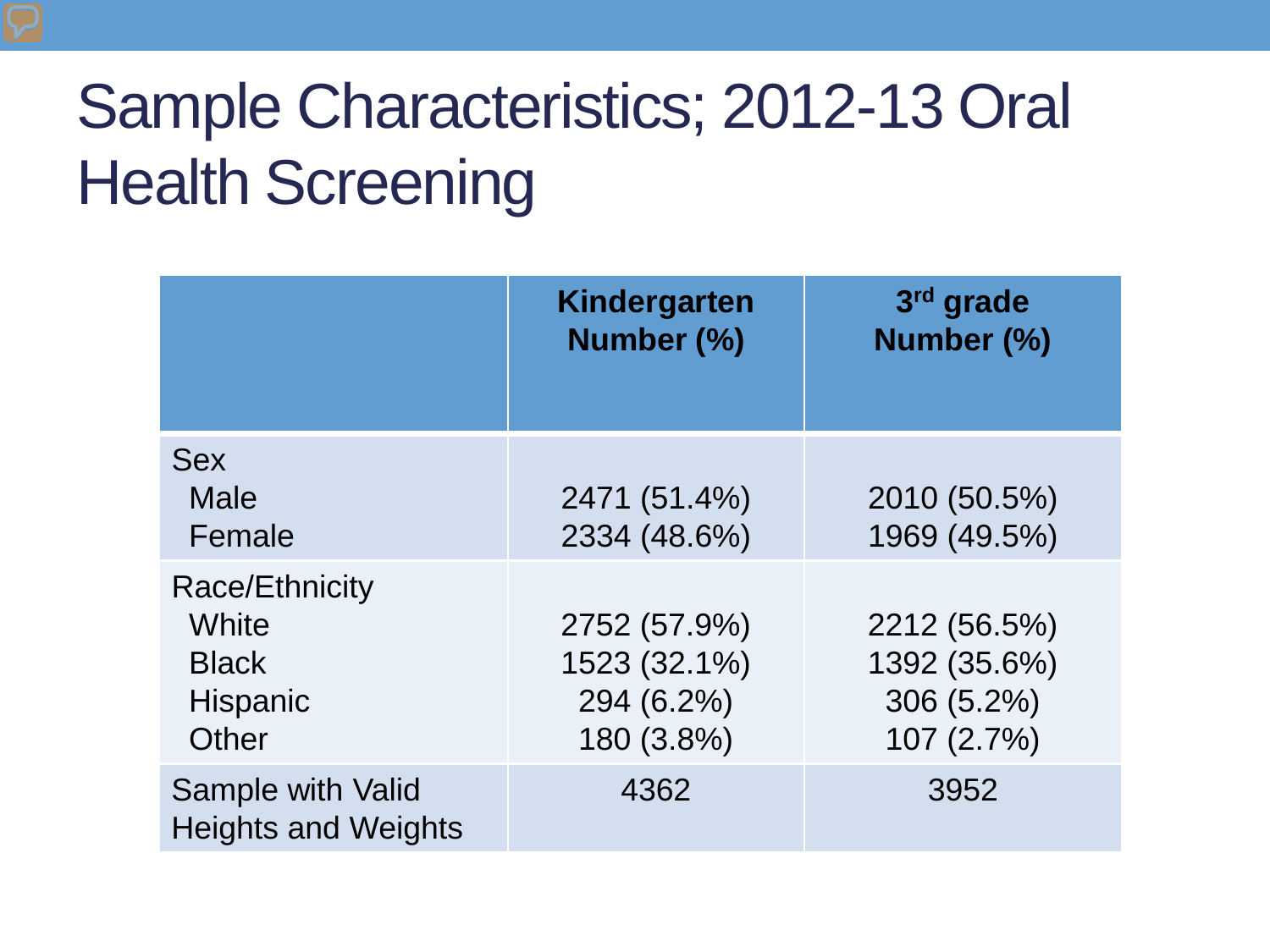#### Overweight and Obesity Rates, Alabama 3rd Grade Students; 2006-7 and 2011-12

 $2006 - 7$  2011-12



Caution: One should not compare the years because sampling designs differed.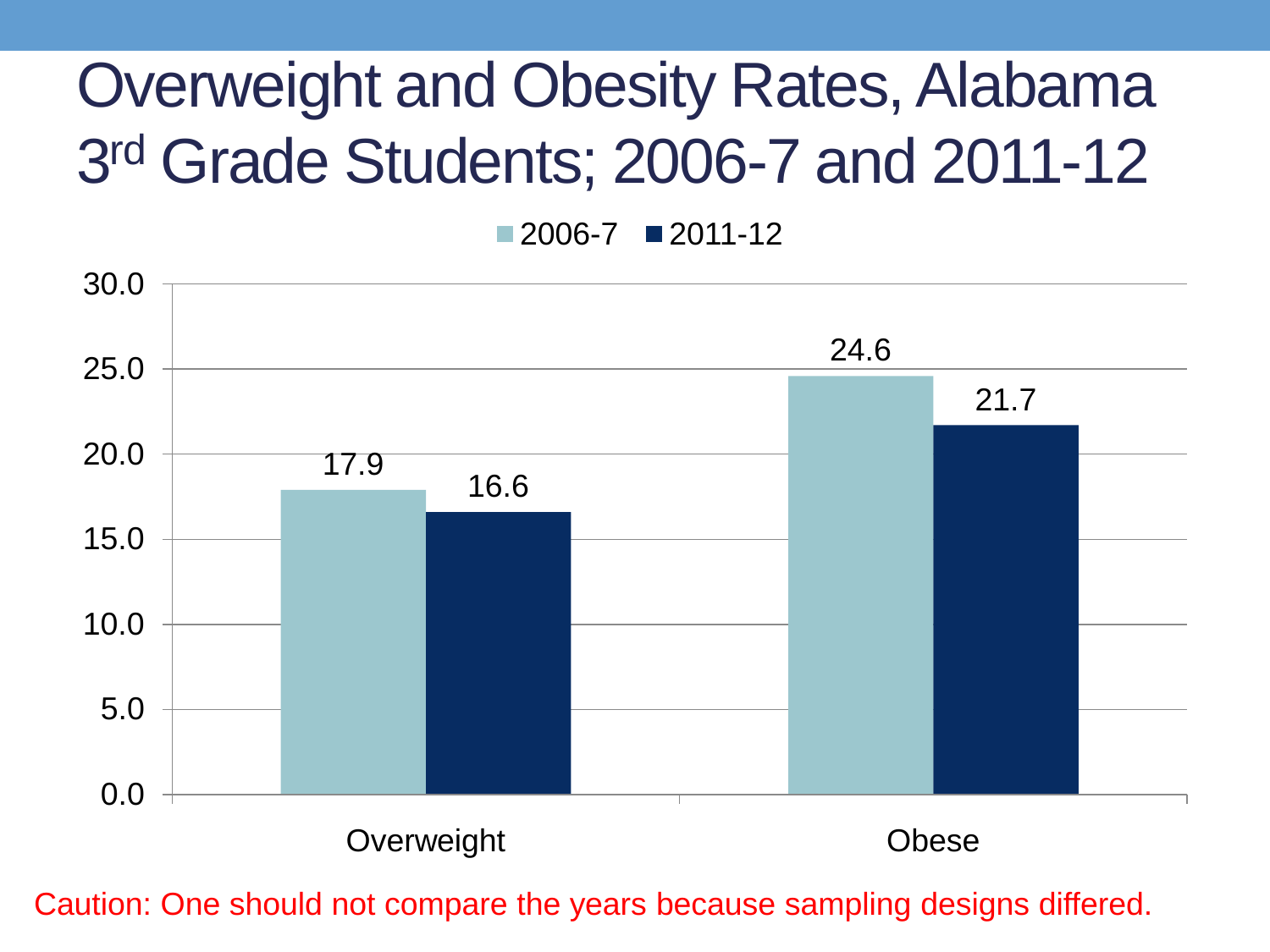### Overweight and Obesity: Alabama Kindergarten and 3rd Grade; 2011-12



- Obesity rates in Kindergarteners slightly higher than low income 2-4 year olds (14.1%)
- Rates of obesity increase with age in US children
- National obesity rate for 6-11 year olds in 2009-2010 was 18.6%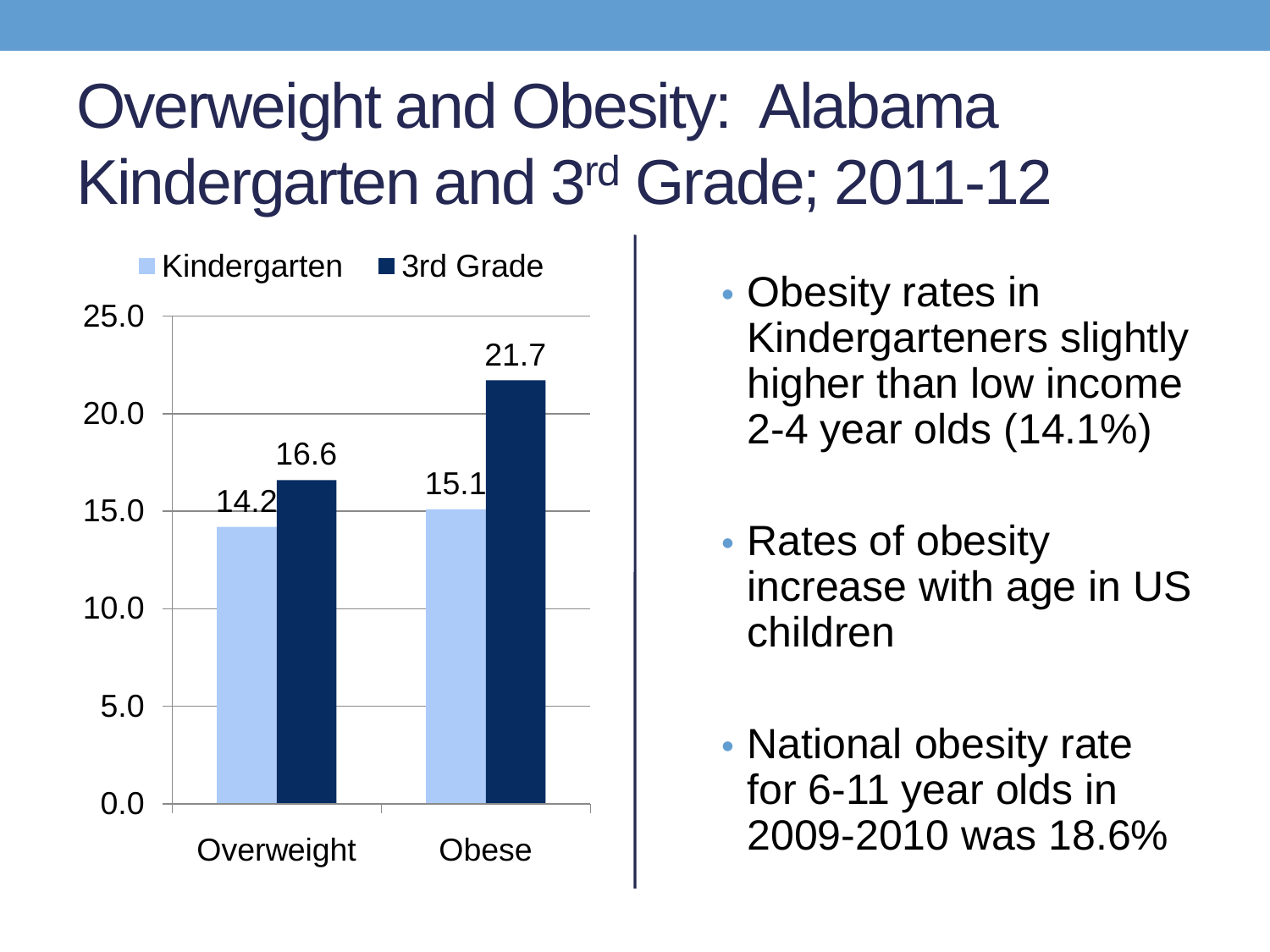#### Comparisons: Alabama Oral Health Data; 2011-12

**Kindergarten** 13.814.7 14.915.3 0.0 5.0 10.0 15.0 20.0 25.0 Overweight Obesity ■ Boys ■ Girls  $P=0.63$  P=0.64

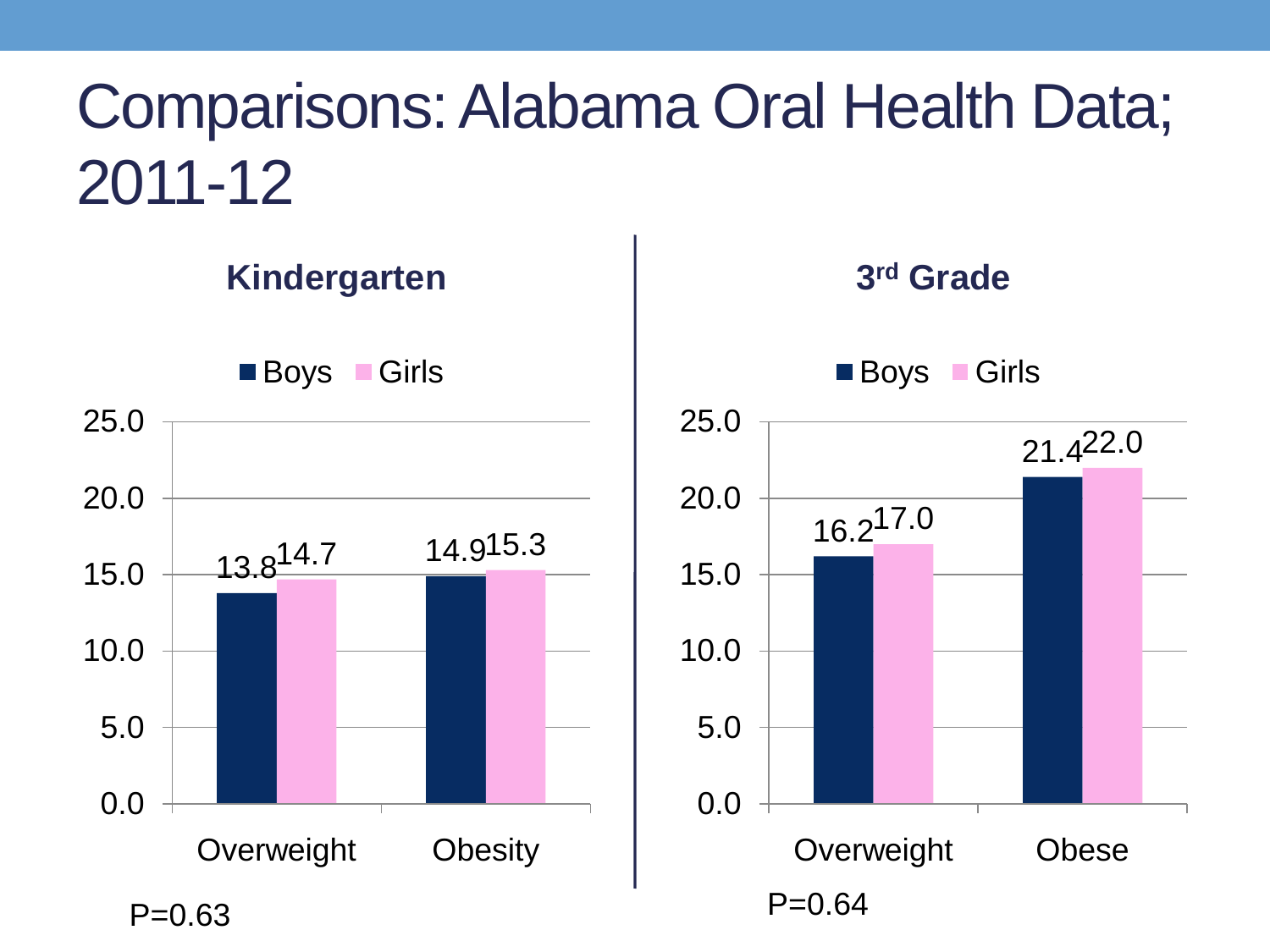#### Comparisons: Alabama Oral Health Data; 2011-12

#### **Kindergarten**



#### **3rd Grade**

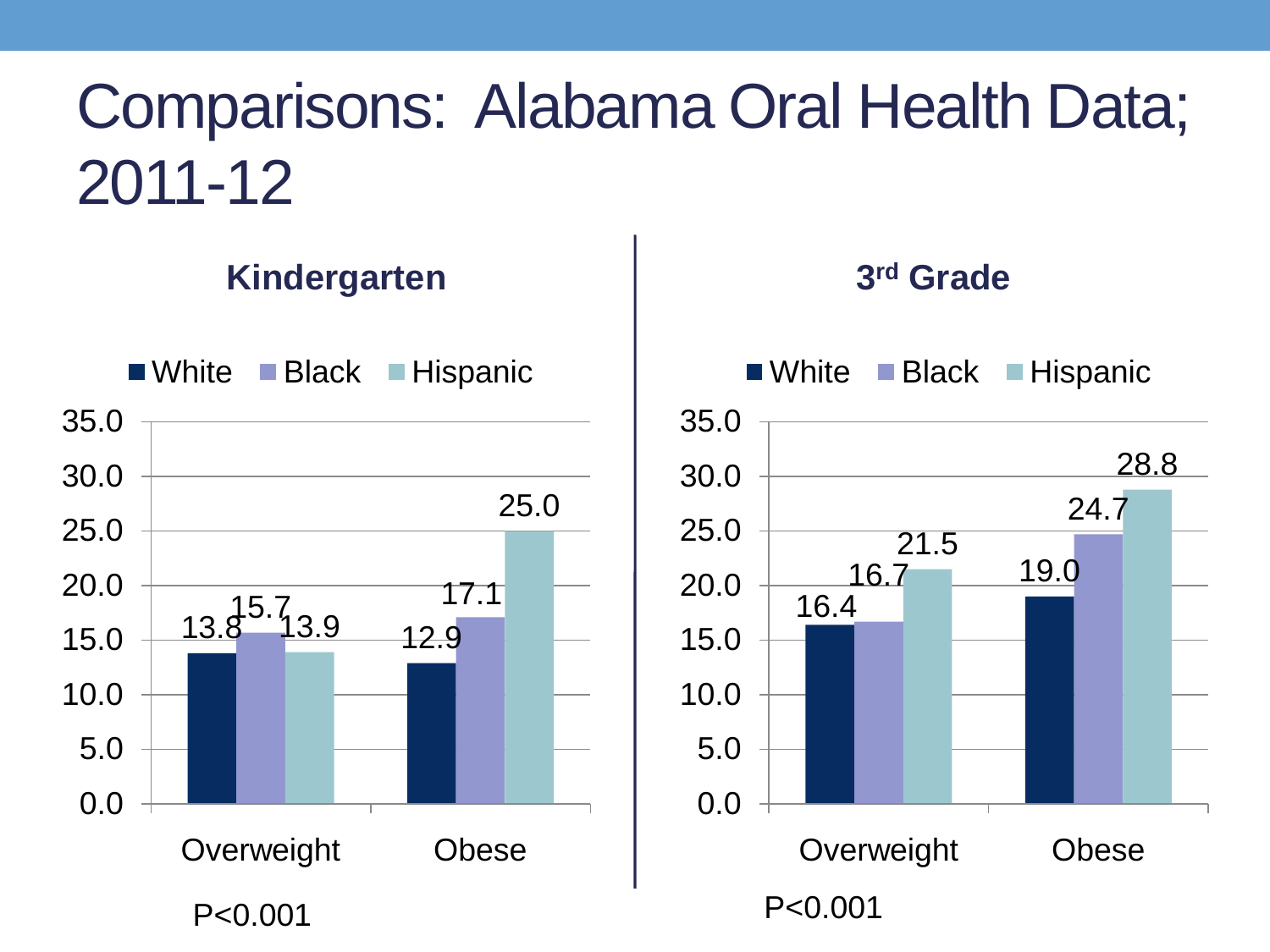#### Alabama Oral Health Data: Kindergarten Sample by Gender and Race; 2011-12

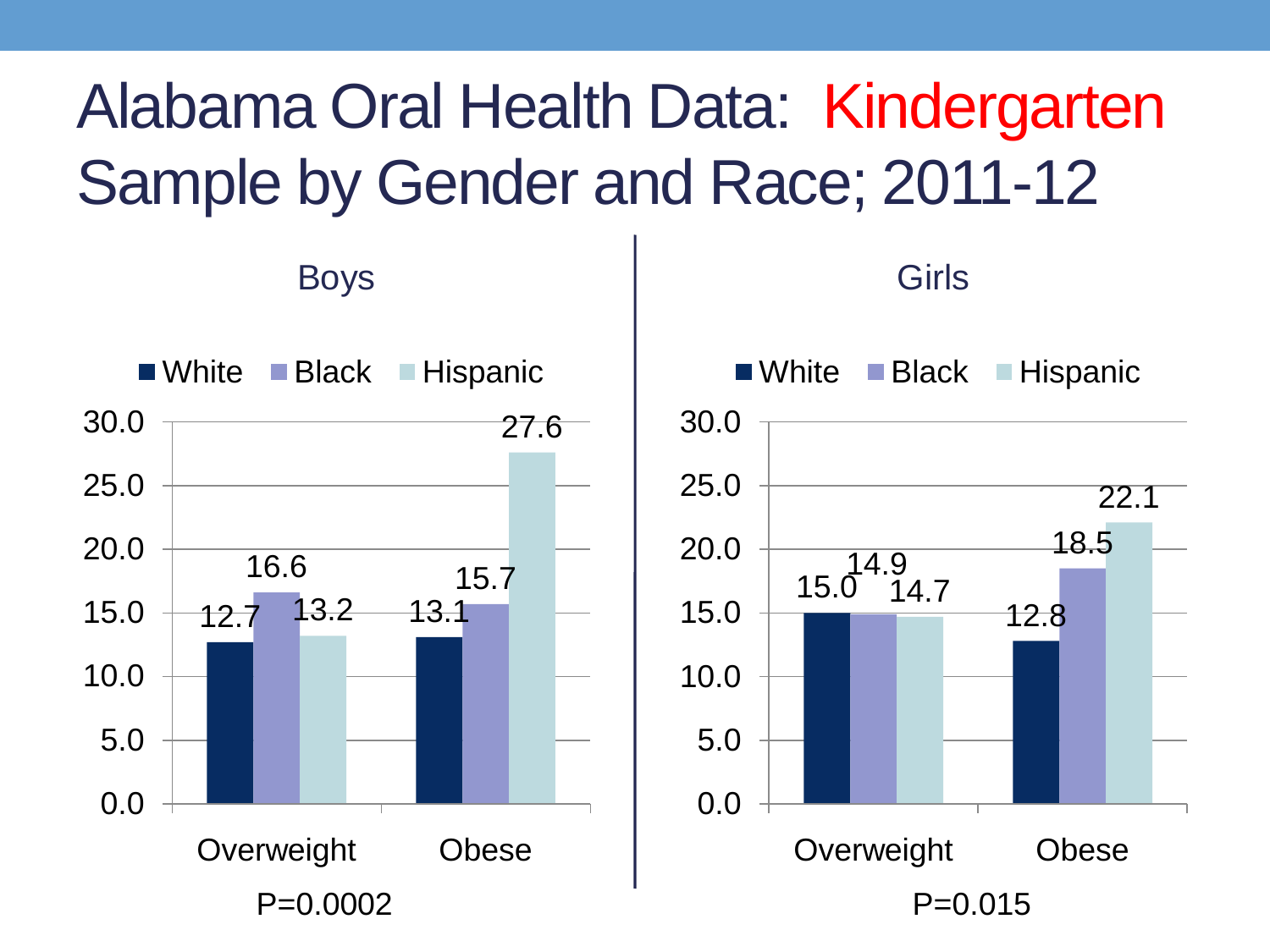#### Alabama Oral Health Data: 3rd Grade Sample by Gender and Race; 2011-12

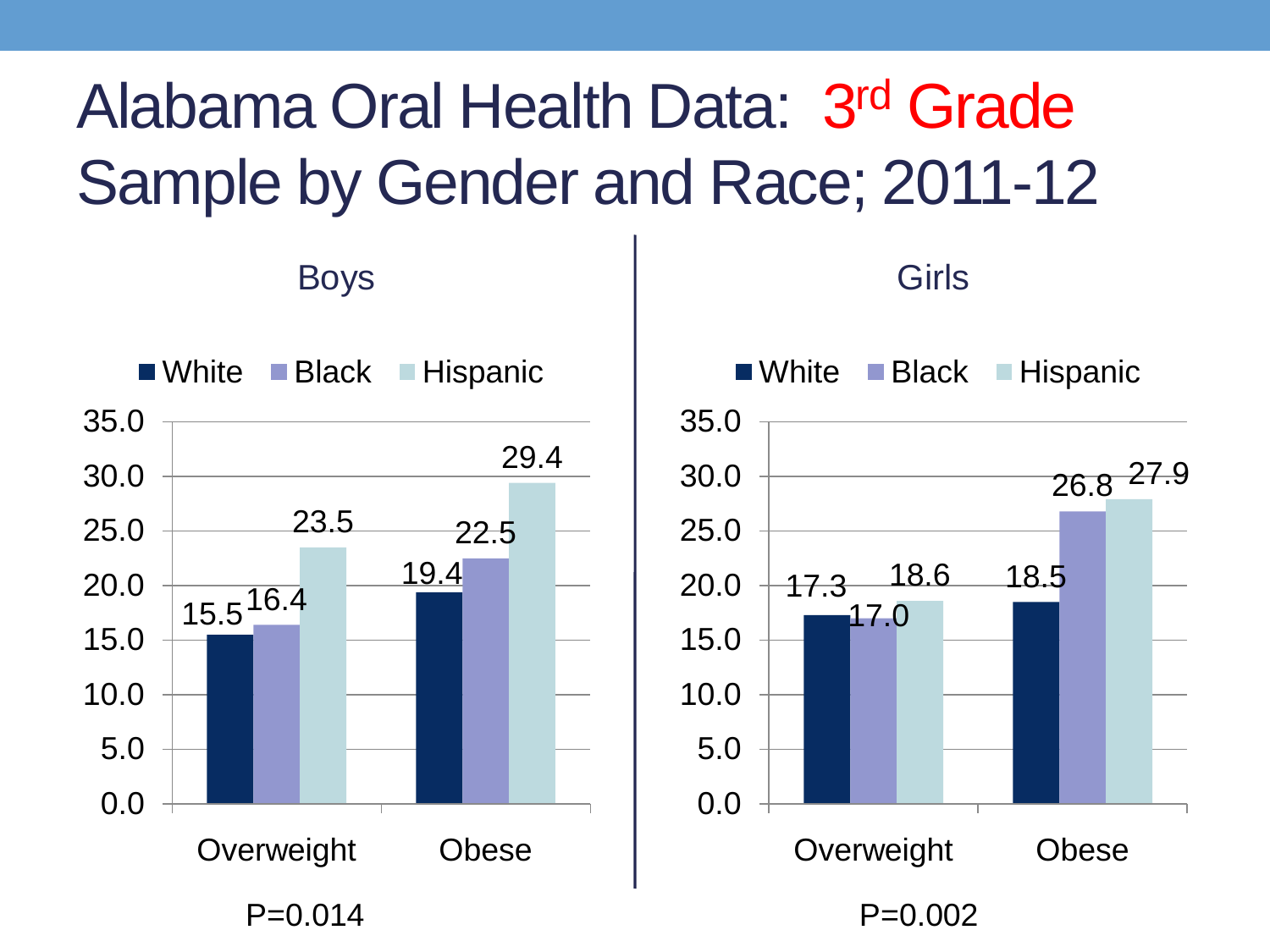# **Conclusions**

- Analysis of PEDNSS data and ADPH Oral Health Data fill a gap in our understanding of obesity rates in Alabama children
- Obesity rates in low income Alabama preschoolers have stayed the same between the years 2008-2011
- Obesity rates in Alabama school-age children are higher than the national average
- Obesity rates are higher among minority children with the highest rates found in Hispanic children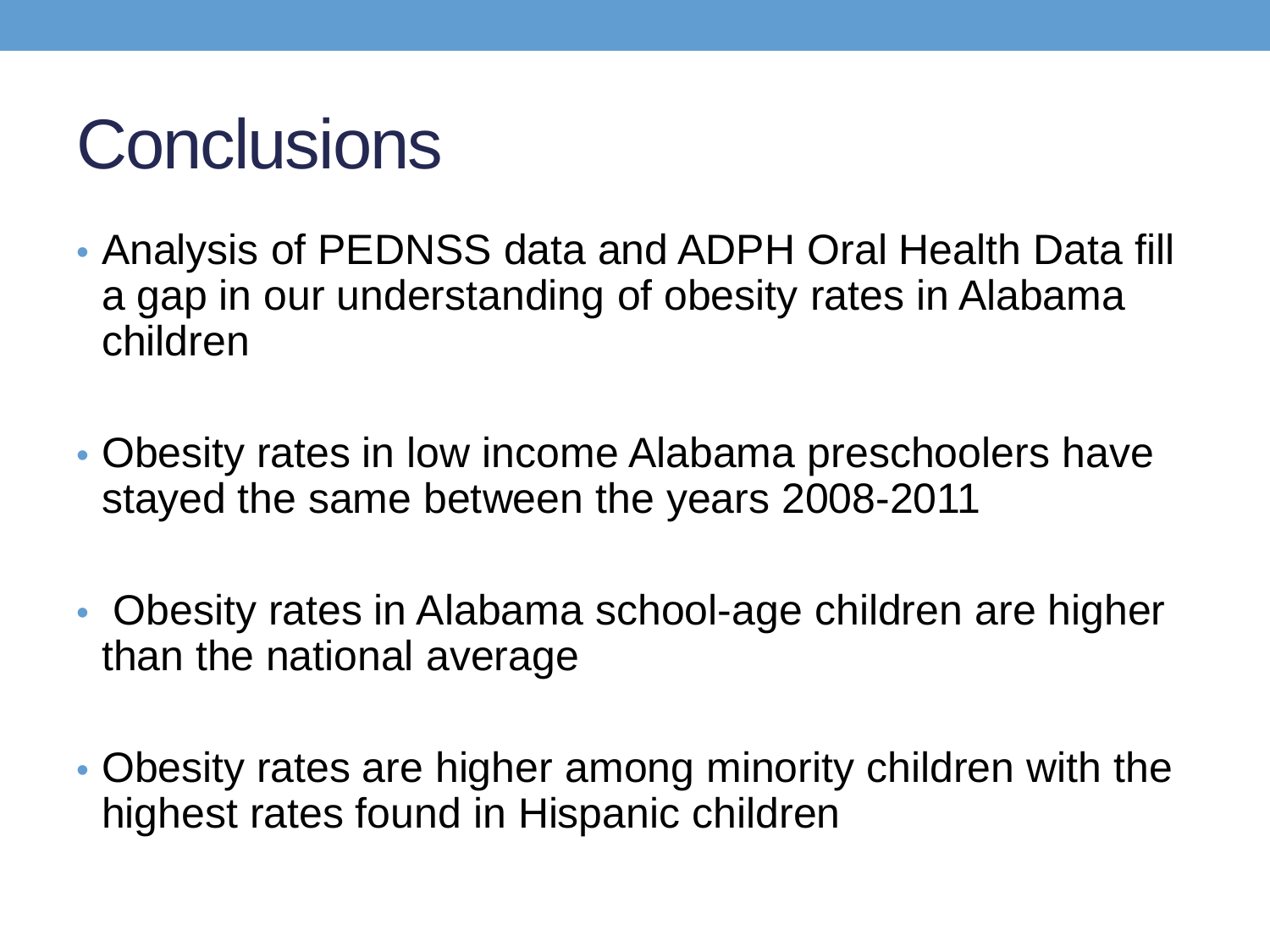# Next Steps

- Data Release for the AOTF webpage
	- Handout that highlights the data presented today

- GIS Maps
	- Map the data by dental district